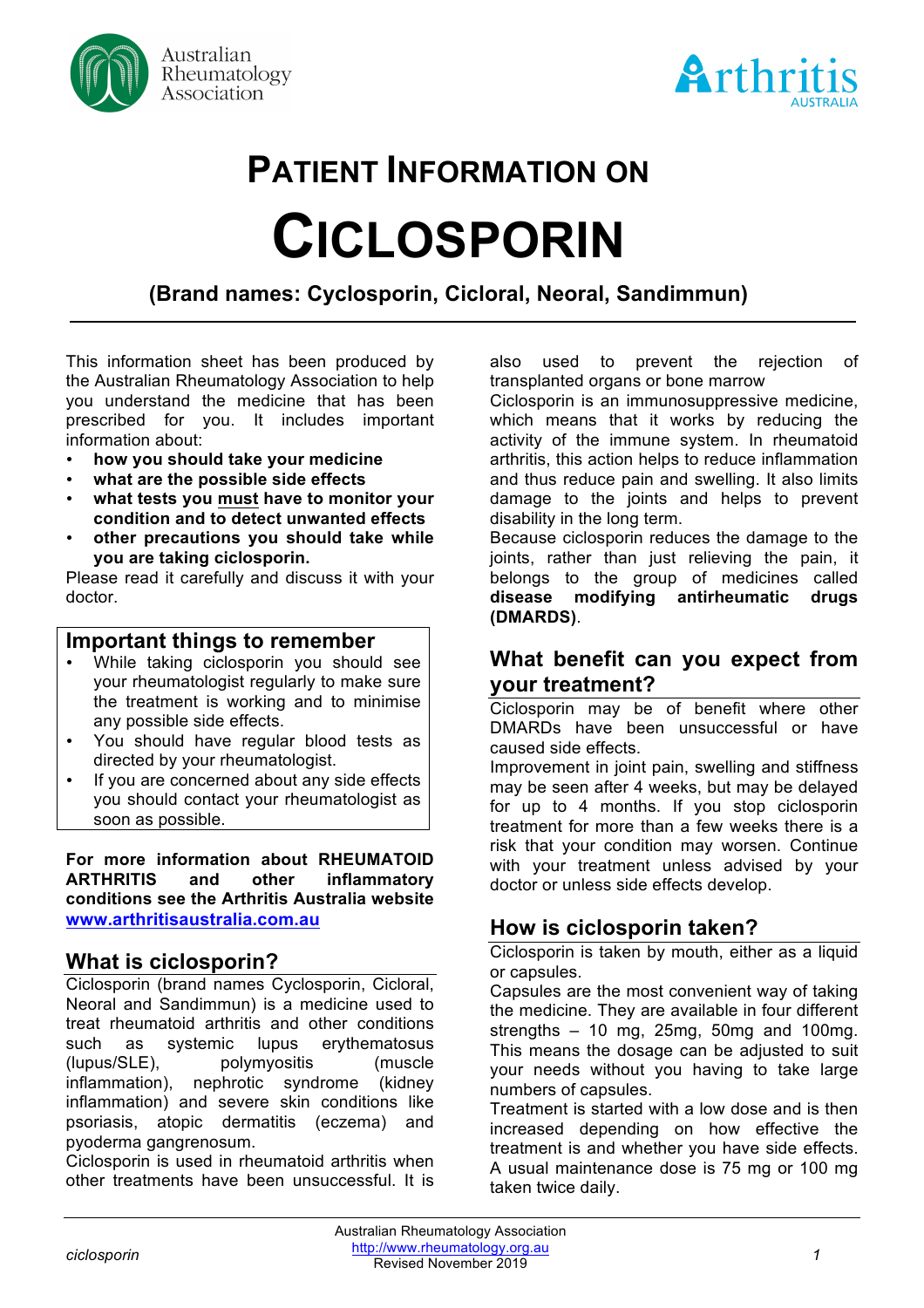Do not chew the capsules but swallow whole with water.

Cyilosporin may be used with other arthritis medicines including:

- other DMARDs such as methotrexate
- steroid medicines such as prednisolone or cortisone injections into the joint
- anti-inflammatory medicines (NSAIDs) such as naproxen (Naprosyn) or ibuprofen (Brufen, Nurofen).

simple pain medicines such as paracetamol.

There are separate information sheets for the medicines mentioned above on the ARA website.

## **Are there any side effects?**

You might experience side effects with your treatment. Tell your doctor if you are concerned about possible side effects.

A reduction in the dose may minimise side effects so that you can continue to take the treatment. Your doctor will advise on any dose changes that are necessary.

#### *Most common possible side effects*

- Ciclosporin can cause an *increase and darkening of body hair* especially on the face. This can be managed with bleaching or other cosmetic approaches.
- *Bleeding, tender or enlarged gums* may occur but good dental hygiene minimises this effect.
- At the beginning of treatment, a feeling of *pins and needles* or a burning feeling can occur in the hands and feet. There might also be a slight tremor of the hands. These effects tend to lessen after a few weeks and are not serious.
- Ciclosporin can affect your *kidneys* and may increase *blood pressure*. These problems are more common in older people. Kidney function and blood pressure will be monitored regularly. If problems occur, the dose will be reduced or the medicine may be stopped.

#### *Less common or rare possible side effects*

- Less common side effects include *skin rash, nausea (feeling sick), vomiting, fever or chills*.
- Ciclosporin can increase the risk of *skin cancers (*see *Precautions* on page 3*)* and lymphomas (cancer of lymph glands)
- Ciclosporin can increase the risk of *infections*. You should report any infections such as a sore throat or fever to your doctor.
- Rarely, ciclosporin has been found to cause mouth ulcers, diarrhoea, headaches, leg cramps, confusion, weight loss, difficulty breathing, tiredness and swelling of the hands or feet.

# **What precautions are necessary?**

#### *Blood tests*

- Since the kidneys, liver and blood pressure may be affected by ciclosporin you **must**  have regular blood tests and GP visits during your treatment. This is important as you may not get **symptoms** from blood pressure rising or kidney issues.
- As well as monitoring for side effects, blood tests help to monitor your condition to determine if the treatment is effective.
- Blood tests are recommended every two weeks to begin with. As treatment is stabilised the tests will be done less frequently.
- Your general practitioner (GP) will be informed about the monitoring schedule. It is important to see your GP if you have been asked to do so as they have an important role to play in monitoring your condition.

#### *Use with other medicines and food*

- Ciclosporin can interact with other medicines. You should tell your doctor (including your general practitioner, rheumatologist and others) about all medicines you are taking or plan to take. This includes over the counter or herbal/ naturopathic medicines. You should also mention your treatment when you see other health professionals.
- If you are taking ciclosporin you should not take St John's wort. This is an ingredient in some complementary medicines recommended for depression, which you can buy without a prescription.
- **You should avoid eating grapefruit or drinking grapefruit juice** while taking this medicine, as it can affect the level of ciclosporin in the body.
- Most vaccines can be given safely with ciclosporin. Talk with your rheumatologist before receiving any vaccines.
- Ciclosporin is often used together with other DMARDs to treat rheumatoid arthritis.